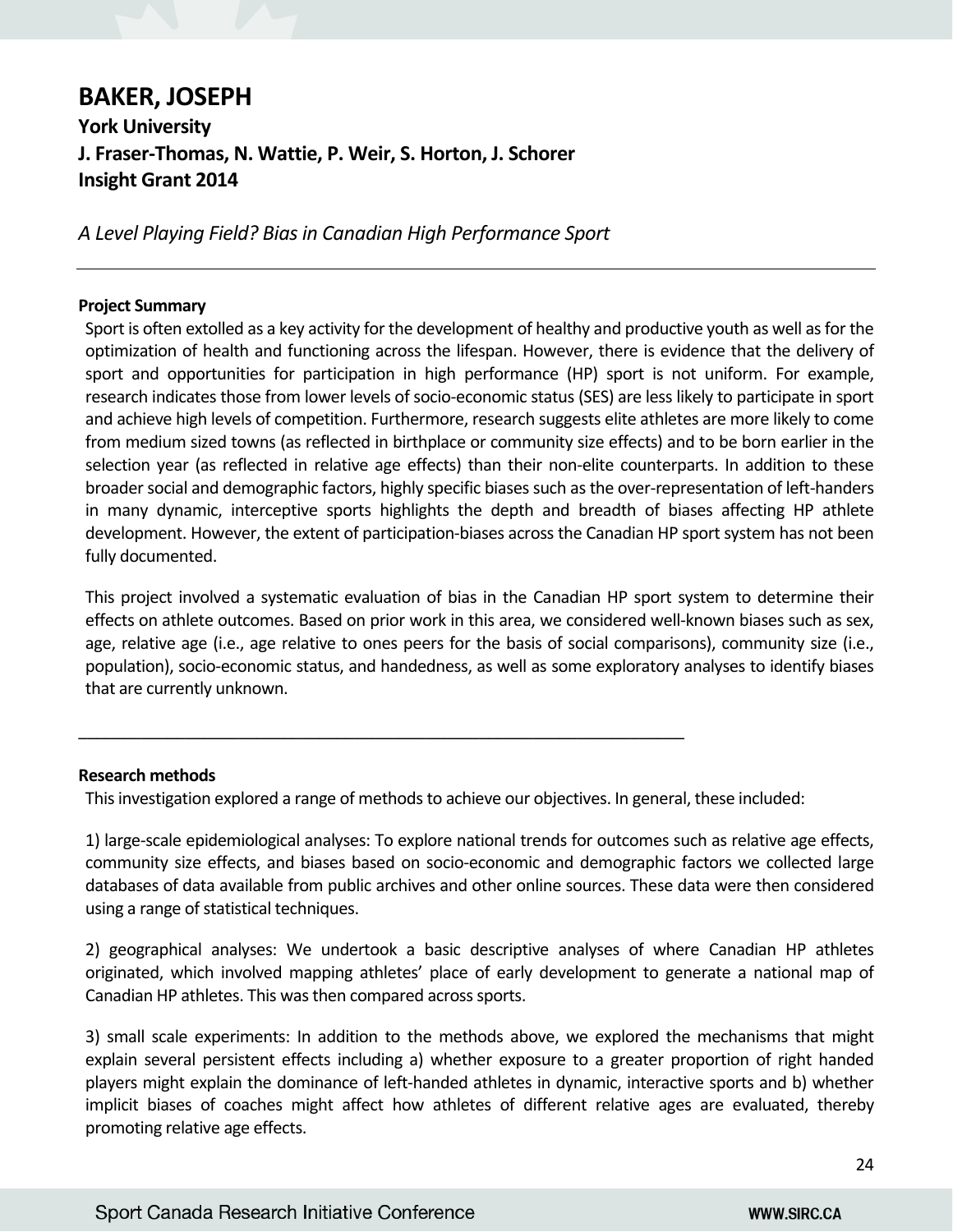#### **Research results**

*Geographical and epidemiological analyses:*  The Canadian HP sport system continues to show signs of significant bias. For example, there are over-representations of males compared to females at all levels of competition. Our results also indicate that seemingly simple effects that have been identified in prior work are more complex than they initially appear. For example, community‐size effects that appear straightforward on the surface (i.e., that athletes coming from areas with medium‐sized populations are advantaged), fall apart when examined at provincial or regional levels suggesting the National level effects may be statistical artefacts that hide important data about geographical advantages and disadvantages for developing Canadian athletes. Similar results were noted for relative age effects emphasizing the pervasive and insidious influence on outcomes ranging from participation and achievement to career length and postcareer occupations. However, there were also results suggesting athletes who are initially disadvantaged (i.e., relatively younger in most sports) develop into better performers at elite levels of competition. These results add nuance to the discussion of how relative age impacts athlete development and the justification for the system changes necessary to remove these effects.

\_\_\_\_\_\_\_\_\_\_\_\_\_\_\_\_\_\_\_\_\_\_\_\_\_\_\_\_\_\_\_\_\_\_\_\_\_\_\_\_\_\_\_\_\_\_\_\_\_\_\_\_\_\_\_\_\_\_\_\_\_\_\_\_\_\_\_\_\_\_\_\_\_\_\_\_\_\_\_\_\_\_\_\_\_\_\_\_\_

*Experimental analyses:* Our initial examination of implicit bias within coaches' evaluations of young athletes of varying relative ages was inconclusive and requires further exploration. However, our experimental work on left-handed bias suggests these effects are entirely the result of training-specific advantages and, as a result, may be solved through practice adaptations (e.g., increased perceptual training against left‐handers).

\_\_\_\_\_\_\_\_\_\_\_\_\_\_\_\_\_\_\_\_\_\_\_\_\_\_\_\_\_\_\_\_\_\_\_\_\_\_\_\_\_\_\_\_\_\_\_\_\_\_\_\_\_\_\_\_\_\_\_\_\_\_\_\_\_\_\_\_\_\_\_\_\_\_\_

\_\_\_\_\_\_\_\_\_\_\_\_\_\_\_\_\_\_\_\_\_\_\_\_\_\_\_\_\_\_\_\_\_\_\_\_\_\_\_\_\_\_\_\_\_\_\_\_\_\_\_\_\_\_\_\_\_\_\_\_\_\_\_\_\_\_\_\_

## **Policy implications**

Some of the effects identified and explored in this study seem relatively easy to address through enhanced sport policy. For example, left-hander advantages can be accommodated through training-based adjustments that are communicated through updated coach‐education programs. Unfortunately, others are more complex and difficult to address. Increased education and awareness of these biases would be valuable but this is almost certainly not enough. For instance, our recent analyses of changes in relative age effects over a 10‐year period in elite European soccer showed that these effects persisted even as knowledge of the effect increased. However, our results indicate that many of these biases are 'system wide', highlighting limitations in the way HP sport is delivered to Canadians. While these might reflect explicit biases such as limiting opportunities to those in lower SES cohorts simply through 'fee for access' type programs, it is possible these biases reflect broader social messages that implicitly affect interest in, and motivation for, involvement in HP sport.

#### **Next steps**

There were several areas that require further exploration. First, the analyses were conducted were limited to linear and direct relationships and it is possible that these biases have a multiplicative effect (e.g., the effect of being female *and* from a low SES background may be greater than simply the two effects added together). Second, it was difficult to obtain objective SES data for many of our analyses and so this bias, which has been often noted as a critical social determinant of healthy behaviour like sports participation, remains under examined in HP sport research. Third, developing solutions to counter-act these effects is important but rarely explored. Such a task would require engagement from researchers as well as policy-makers and administrations as well as practitioners such as coaches, athletes and parents. Our work will continue to